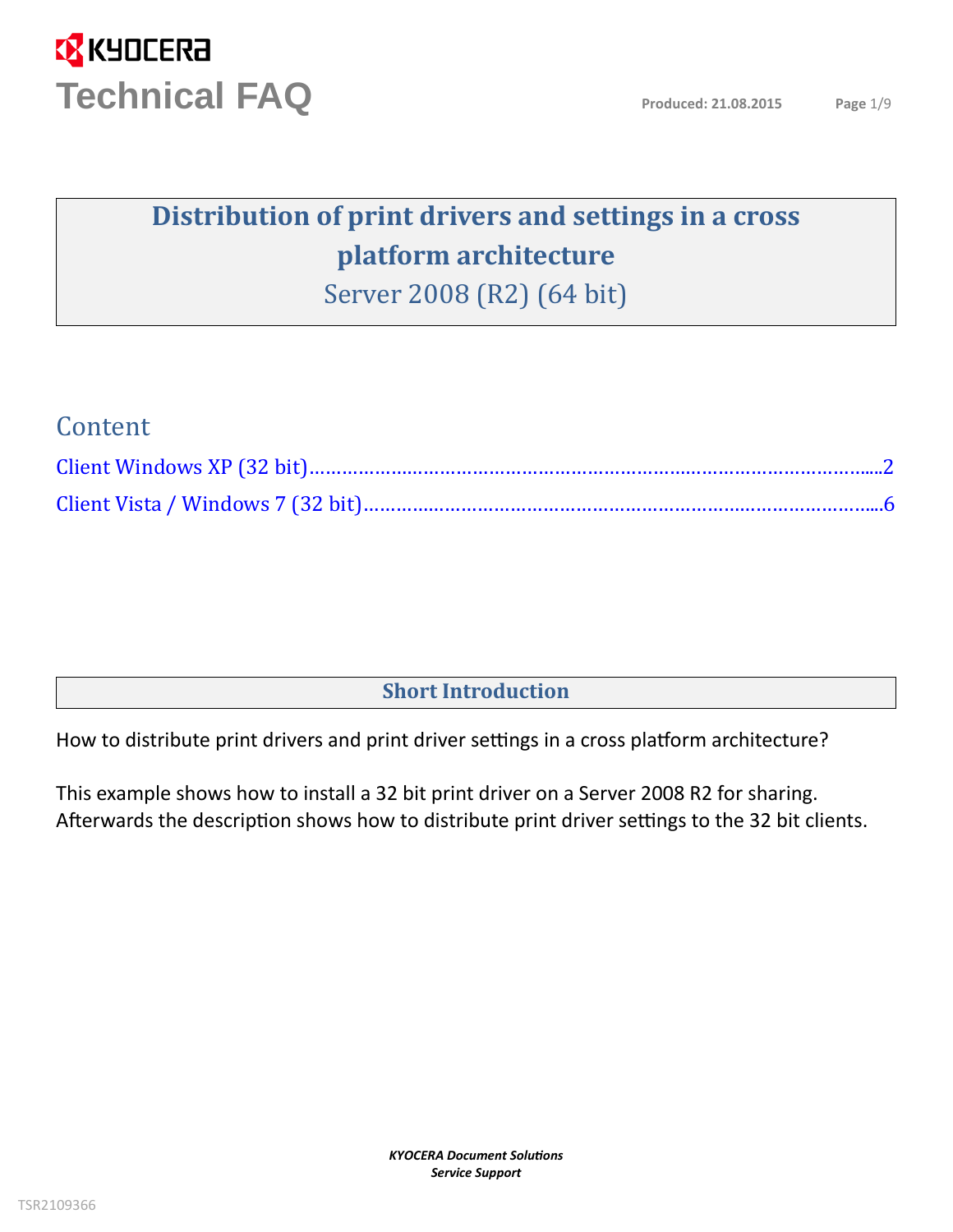### **Connect a Windows XP client to Server 2008 R2**

#### <span id="page-1-0"></span>*Needs*

Server 2008 (R2) (64 bit) Client Windows XP (32 bit) Example: Kyocera *Classic* Universaldriver

#### *Description*

#### *Server 2008 R2*

| Add a local printer<br>Lise this option only if you don't have a USB printer. (Windows automatically installs USB printers when you<br>plug them in.) |  |
|-------------------------------------------------------------------------------------------------------------------------------------------------------|--|
| Add a network, wireless or Bluetooth printer                                                                                                          |  |
| Make sure that your computer is connected to the network, or that your filuetooth or wineless printer is<br>turned on.                                |  |
|                                                                                                                                                       |  |
|                                                                                                                                                       |  |

Start 'Devices and Printers' and add the print driver of your choice using the 'Add Printer' wizard. Use 'Add a local printer' to install the specific print driver. In our example; Kyocera *Classic* Universaldriver. Share this print driver using an unique share name. In our example; Kyocera *Classic* Universaldriver. It is not necessary to set the print driver as default.



Now your printer should be installed on your Server 2008 R2. The

print driver can be shared to 64 Bit clients (Windows XP and 7).

Next we must install a 32 bit print driver for sharing driver and settings.

Now you must move to a 32 bit client (Windows XP and 7) which is connected to the Server 2008 R2.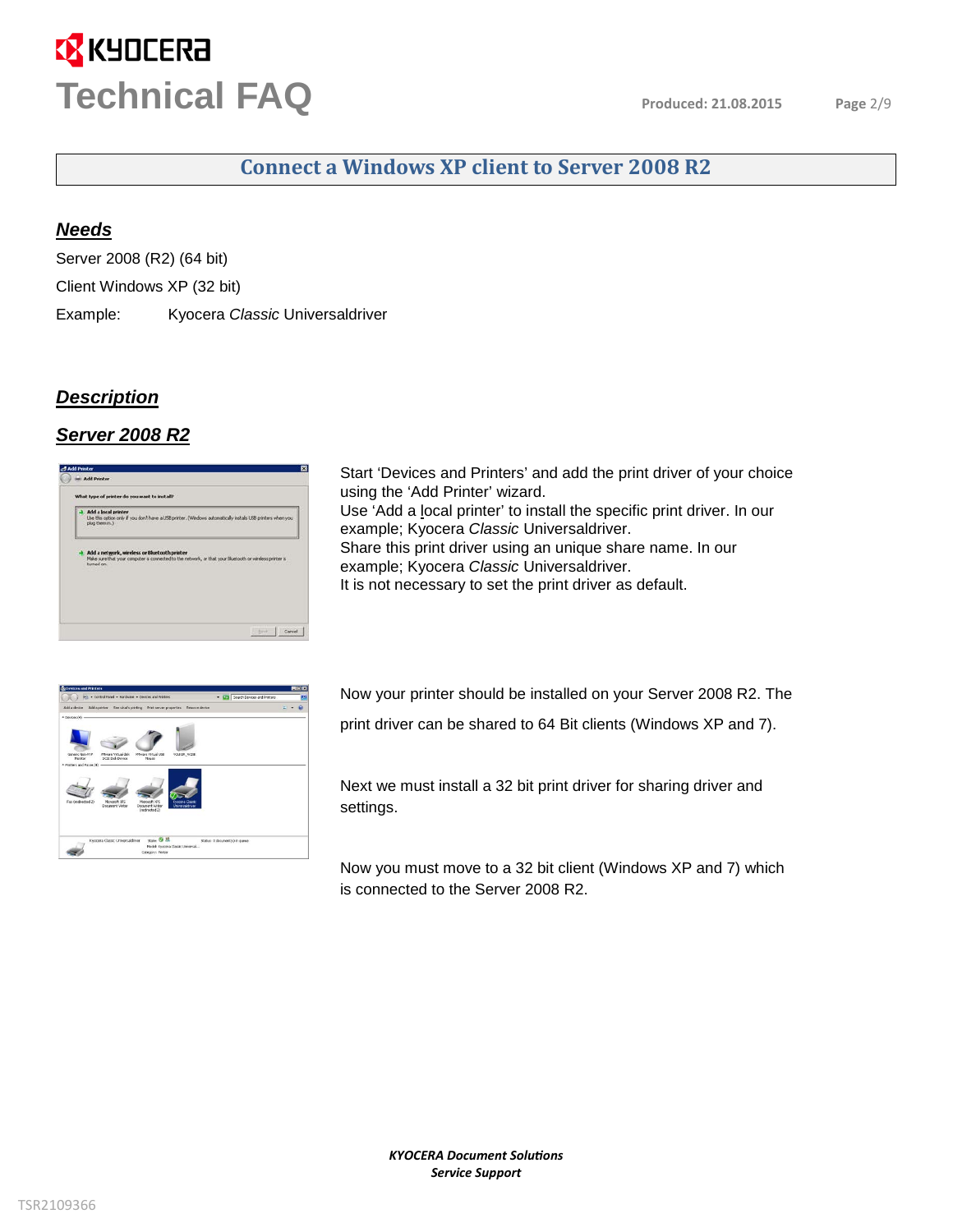### *Client Windows XP*



Open Windows – Explorer.

Type in the address of your Server 2008,

e.g. *\\Servername or \\ServerIP* 

and connect to your Server 2008.

The new Window should show your shared print drivers, 'Printer and Faxes', and 'Planned Tasks'.

> In our example we have connected a German Windows XP client to an English Server 2008 R2.

Double click on 'Printer and Faxes'.



Right click on the icon of the shared print driver you want to add a 32 bit share.

In the pop-down menu choose 'Properties'.

A Window 'Printer properties' with a warning message will open.

#### Click 'Yes'.

The welcome screen of the 'Add Printer Wizard' will be shown.

Click 'Next >'. The 'Install Printer Software' will be shown.

Click 'Have disk…'. The Window 'Install from disk' will be open.

Click 'Browse…' and serve to the location where the **Windows XP** - version of your Kyocera Classic Universaldriver is located.



*KYOCERA Document Solution Service Support* Click 'OK'.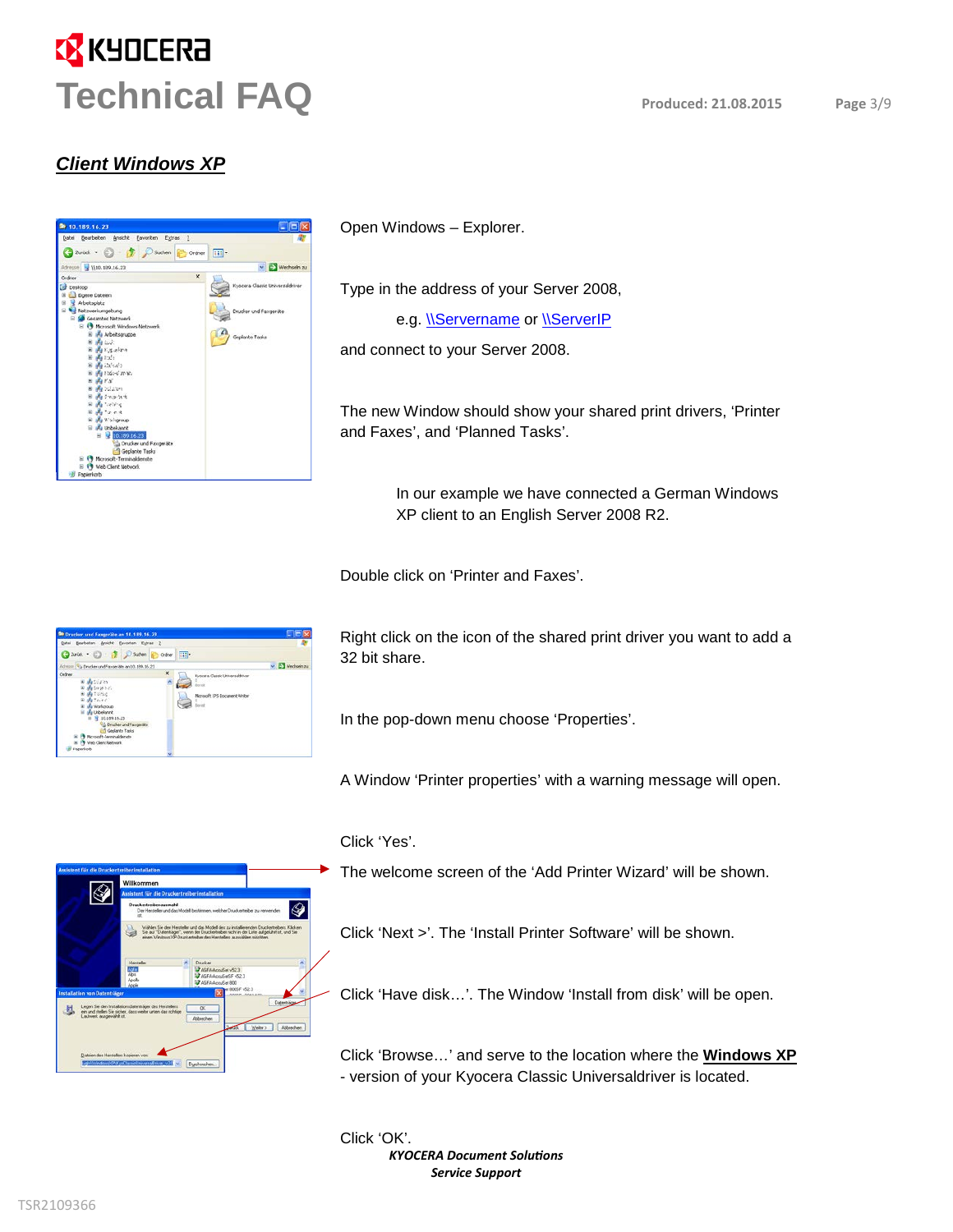

In the selection of printer choose the proper print driver which matches your installed driver on the Server 2008.

Click 'Next >'.

The wizard Window 'Completing the Add Printer Wizard' will be shown.

Click 'Finish'.

If the driver is not signed a warning message will appear. In this case click 'Continue Anyway'.



After copying all necessary files the window 'Properties of Kyocera Classic Universaldriver on IPaddress' will be open.

Choose the tabs 'Device Settings' and 'Extended Settings' to set up your print driver.

After you did your settings click 'OK' to close the window and activate your settings.

We have finished the first part. Now we must deposit the 32 bit print driver on the Server 2008 R2 for sharing.



Open your Windows Explorer again and open your Server 2008 R2.

Double click on the shared printer icon of the 'Kyocera Classic Universaldriver'.

A Window 'Properties of Kyocera Classic Universaldriver on IPaddress' will open.

> *KYOCERA Document Solution Service Support*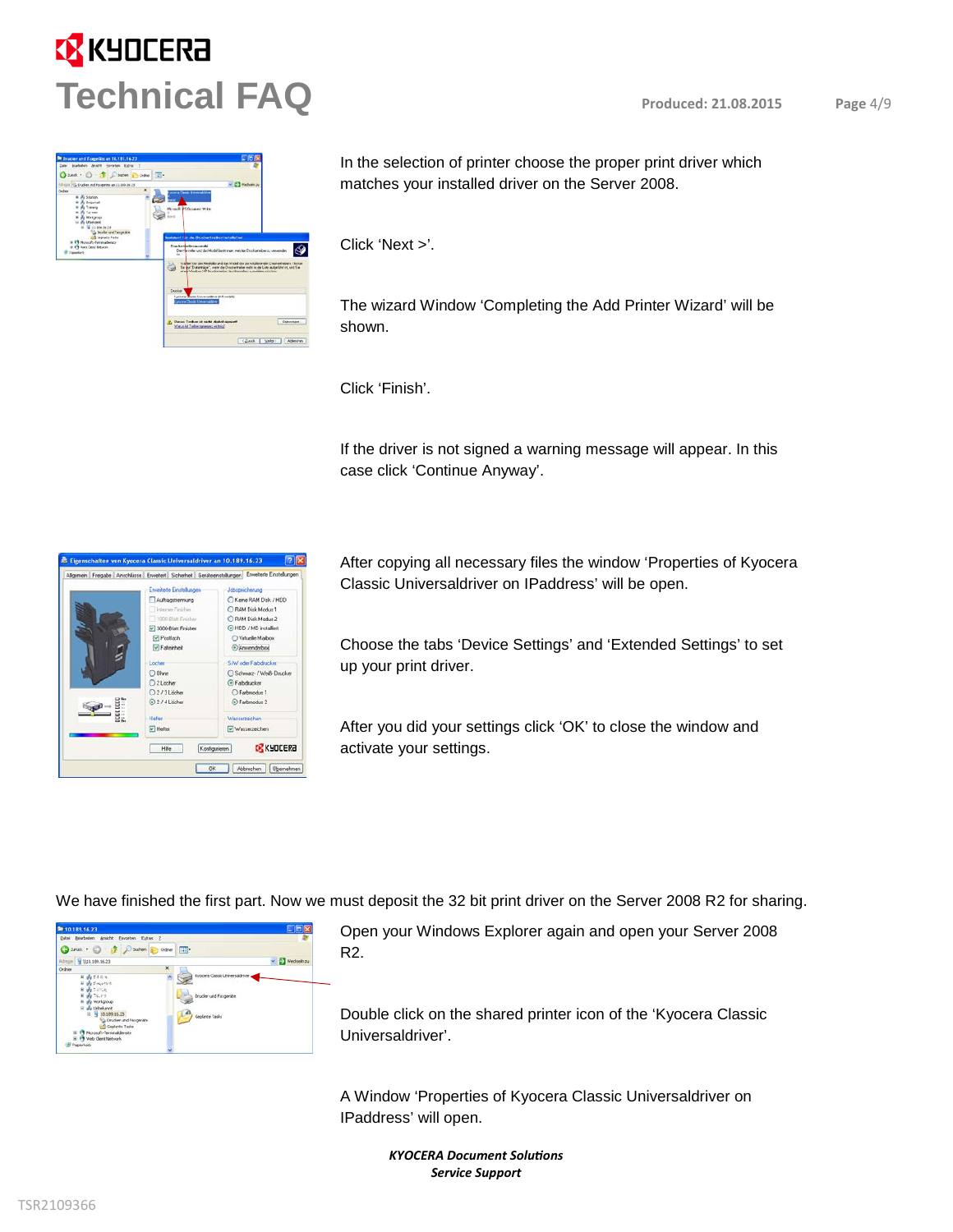

| Scholar                  |                                               | Serateoristofungen                                                                                                                                                 |                          | Emolarte Einstellungen                  |                                                                                                            |                                                             |
|--------------------------|-----------------------------------------------|--------------------------------------------------------------------------------------------------------------------------------------------------------------------|--------------------------|-----------------------------------------|------------------------------------------------------------------------------------------------------------|-------------------------------------------------------------|
| Algenes                  | Fmigabe                                       | Arno Monte.                                                                                                                                                        | Counted                  |                                         | Telementurg                                                                                                |                                                             |
| C Diucker nicht bnigeben |                                               | Dieser Daucher Lann Nainenehen werden, damit auchen-<br>Networkberutzer ihn versender können. Klicken Sie auf<br>"Diucker heigeben", um dese Dation zu aktivieren. |                          |                                         |                                                                                                            |                                                             |
| C Ducker Insurters       |                                               |                                                                                                                                                                    |                          | <b>Zusätzliche Treiber</b>              |                                                                                                            |                                                             |
|                          | Feigsbenane Kycosy Cassic Liniversidsver      |                                                                                                                                                                    |                          |                                         |                                                                                                            |                                                             |
| Tradition                | Wenn deser Disclos: von ineheren Berubten mit | urterschiedlichen Windows-Veräuwen verwendet wird unäher-<br>published Treductivated comby, dand Benutzer dan                                                      | □ Abha<br>□<br>o         | Uncekung.<br><b>TACA</b><br><b>Side</b> | automation's faders kinners.<br><b>Manufacture</b><br>Windsor NT 4.5<br>Windsor W1<br>Windows 2000 oder 50 | Inst allest<br><b>Rédict</b><br><b>Nein</b><br><b>Farmy</b> |
|                          | Drucker nicht suchen nuisien.                 | Discitable bei der Verbindung nit einem freigegebenen.                                                                                                             | $\square$ Different      |                                         | Windows 95, 96 und Ne                                                                                      | Februs.                                                     |
|                          |                                               | Zusätzliche Troiber                                                                                                                                                | $\square$ basi<br>El 104 |                                         | Windows NT 4.8 pdgr 2000.                                                                                  | <b>TANY</b>                                                 |
|                          |                                               |                                                                                                                                                                    | ne                       |                                         | Windows Str                                                                                                | 34                                                          |
|                          |                                               |                                                                                                                                                                    |                          |                                         |                                                                                                            |                                                             |

Choose the tab 'Sharing'.

Click 'Additional Drivers…'.

In 'Environment' choose 'Windows 2000 and XP'.

Click 'OK'.

If the driver is not signed a warning message will appear. In this case click 'Continue Anyway'.

A message will be shown to insert a CD.

Click 'OK'

The Message will ask you for the location of the driver files.

Click 'Browse' and move to location of the **Windows 7** – print driver.

Click 'OK'.

The print driver is installed on your Server 2008 R2 successfully in the version of 64 bit and 32 bit.

Now the driver can be shared to 32 bit XP clients and 32 / 64 bit Windows 7 clients. Also the settings will be shared to the clients.

**Attention** this manual is valid only for identical Windows XP / 7 (2008 R2); 32 / 64 bit print driver packages!

| <b>Datenträger</b> |                                                                                                                                                                                                                                                                                           |           |
|--------------------|-------------------------------------------------------------------------------------------------------------------------------------------------------------------------------------------------------------------------------------------------------------------------------------------|-----------|
|                    | Legen Sie die CD mit der Bezeichnung 'Kvocera<br>CD-ROM' in das CD-ROM-Laufwerk ein (G:), und<br>klicken Sie anschließend auf "DK".<br>Klicken Sie auch auf "OK", wenn Sie Dateien von<br>einem anderen Pfad, wie z.B. von einer Diskette oder<br>einem Netzwerkserver, kopieren möchten. | Ahhrechen |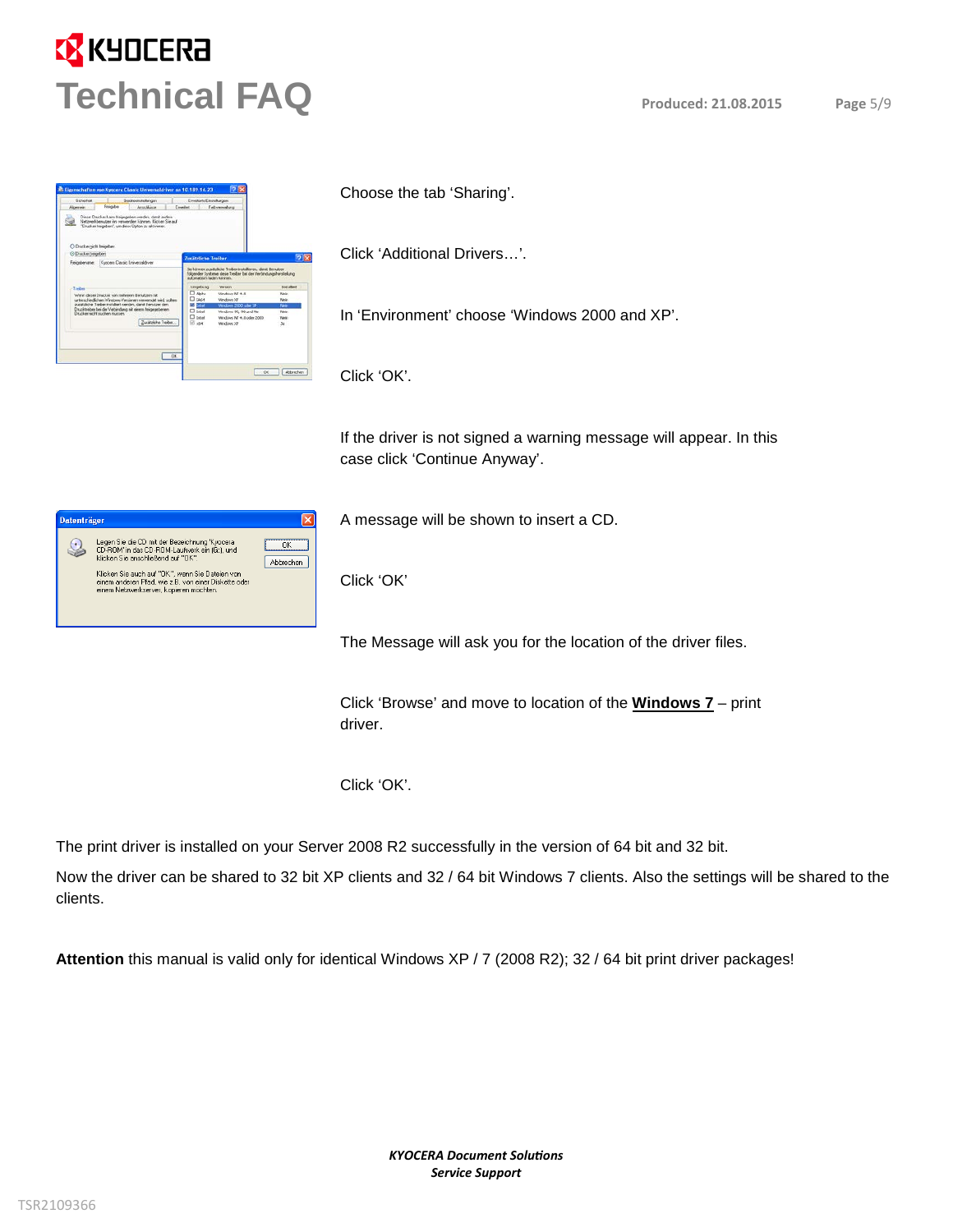### **Connect a Windows Vista / 7 (32 bit) client to Server 2008 R2**

#### <span id="page-5-0"></span>*Needs*

Server 2008 (R2) (64 bit)

Client Vista / Windows 7 (32 bit)

Example: Kyocera *Classic* Universaldriver

#### *Description*

### *Server 2008 R2*

| What type of printer do you want to install?                                                                                                                          |
|-----------------------------------------------------------------------------------------------------------------------------------------------------------------------|
| Add a local printer<br>Use this option only if you don't have a USB printer. (Windows automatically installs USB printers when you<br>plug them in. J.                |
| Add a network, wireless or Bluetooth printer<br>Make sure that your computer is connected to the network, or that your Bluetooth or wireless printer is<br>turned on. |
|                                                                                                                                                                       |

Start 'Devices and Printers' and add the print driver of your choice using the 'Add Printer' wizard. Use 'Add a local printer' to install the specific print driver. In our example; Kyocera *Classic* Universaldriver. Share this print driver using an unique share name. In our example; Kyocera *Classic* Universaldriver. It is not necessary to set the print driver as default.



Now your printer should be installed on your Server 2008 R2. The

print driver can be shared to 64 bit clients (Windows XP and 7).

Next we must install a 32 bit print driver for sharing driver and settings.

Now you must move to a 32 bit client (Windows XP and 7) which is connected to the Server 2008 R2.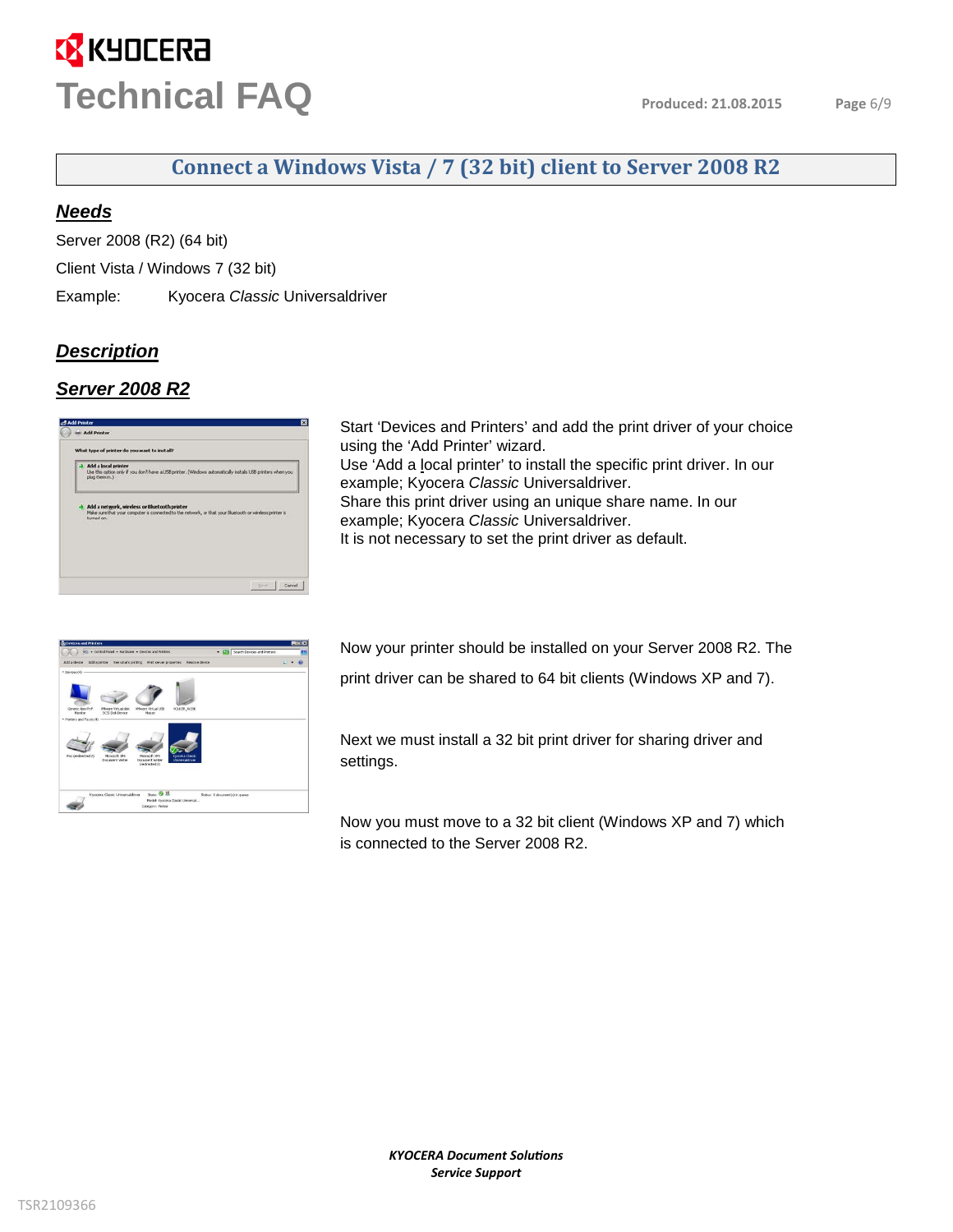#### *Client Windows*



Open a remote connection to your Server 2008 R2 with administrator rights using your Windows 7 client PC.

Under the tab 'Local Resources' click 'More…' for adding local 'Drives'. Click 'OK' and 'Connect'.

In the window 'Window Security' select an user with administrator rights and type-in the password. Click 'OK'.

All further steps will be done in the remote connection.



Open 'Devices and Printers'.

Select the print driver you want to add a 32 bit print driver for sharing.

Right click on the printer icon and select 'Printer properties'.

|                       | <b>Neucera Classic Universaldriver Properties</b>                                  | <b>Additional Drivers</b> |                                                                                                                                 |    |                 |
|-----------------------|------------------------------------------------------------------------------------|---------------------------|---------------------------------------------------------------------------------------------------------------------------------|----|-----------------|
| Senata<br>General     | <b>Direiton Seiting</b><br><b>Chairma</b><br>Patt                                  |                           | You can install additional drivers to that winn an the following systems can<br>developed them automatically when they connect. |    |                 |
|                       | If you more this prister, andy users only<br>and parrword for this computer can pr | Precessor                 | Type                                                                                                                            |    | <b>Witalled</b> |
|                       | be sunitable when the consoures sleeps                                             | <b>Basico</b>             | Type 3 - User Mode                                                                                                              |    | NA              |
|                       | une the Natwork and Drawing Contex.                                                | $B = 5$                   | Type 2 - Unit Mode                                                                                                              |    | War.            |
|                       |                                                                                    | <b>Z</b> as               | Type 3 - User Mode                                                                                                              |    | Ns              |
|                       |                                                                                    |                           |                                                                                                                                 |    |                 |
| 57 Share this printer |                                                                                    |                           |                                                                                                                                 |    |                 |
| Share manner          | Kyocers Clarric Universidence                                                      |                           |                                                                                                                                 |    |                 |
|                       |                                                                                    |                           |                                                                                                                                 |    |                 |
|                       | F Bender print jobs on client computers                                            |                           |                                                                                                                                 |    |                 |
|                       |                                                                                    |                           |                                                                                                                                 |    |                 |
|                       |                                                                                    |                           |                                                                                                                                 |    |                 |
| Deuver                |                                                                                    |                           |                                                                                                                                 |    |                 |
|                       | If this printer is shared with sciers running c                                    |                           |                                                                                                                                 |    |                 |
|                       | Windows, you may went to install addition                                          |                           |                                                                                                                                 |    |                 |
|                       |                                                                                    |                           |                                                                                                                                 | OK | Concell         |
|                       | users do not have to find the paint driver will                                    |                           |                                                                                                                                 |    |                 |
| shared parter.        |                                                                                    |                           |                                                                                                                                 |    |                 |
|                       |                                                                                    | Additional Devers         |                                                                                                                                 |    |                 |
|                       |                                                                                    |                           |                                                                                                                                 |    |                 |
|                       |                                                                                    | 06                        | Concel                                                                                                                          |    |                 |

| Install print drivers (x86 processor)                                 | ×                                         |
|-----------------------------------------------------------------------|-------------------------------------------|
| Please provide a printer driver.                                      | <b>OK</b>                                 |
|                                                                       | Cancel                                    |
| Type the path where the file is located, and then click.<br><b>nk</b> |                                           |
|                                                                       |                                           |
| Copy files from:                                                      |                                           |
| lE:۱                                                                  | <br><b>Browse</b><br>-------------------- |

In the new Window select the tab 'Sharing'.

Click the button 'Additional Drivers…'.

Select the processor type 'x86 Type 3 – User Mode'.

Click 'OK'.

In the new Window 'Install print drivers (x86 processor)' click 'Browse…' to move to the location where the x86 print driver files are located.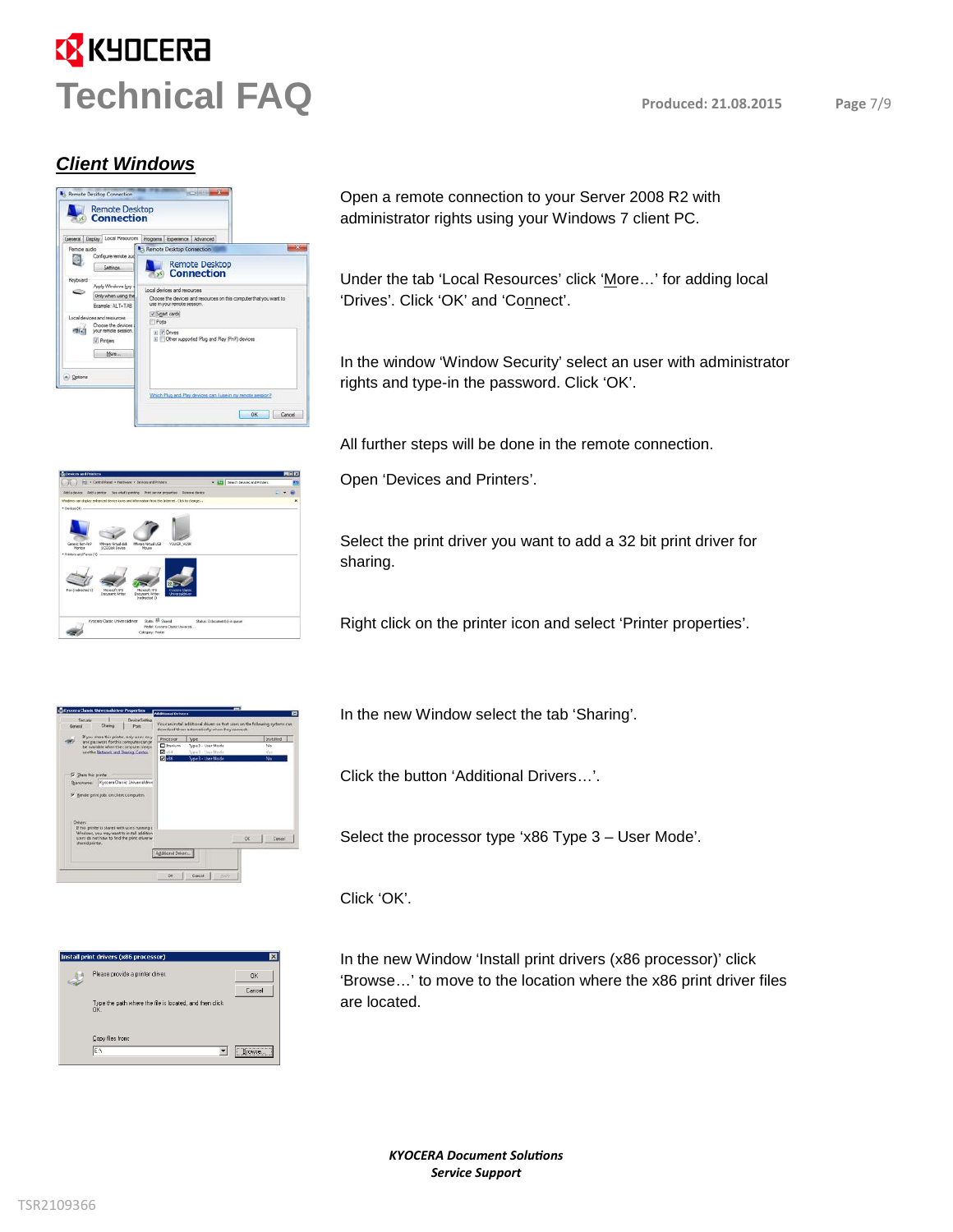#### -Locate File Lock in  $\overline{.}$  0  $\overline{.}$  $\frac{1}{2}$  Date modified  $\frac{1}{2}$  Type<br>12.04.2010 13:04 File 日用电话  $\vert$ File pame **OEMsets** 회 Files of by

Move to the location where the x86 print driver files are located.

Select 'oemsetup' and click 'Open' to close the window.

Click 'OK' to start copying the print driver files.



In the new Window 'Install Components From Windows media' click 'Browse…' to move to the location where the necessary system files are located.

| <b><i>d</i></b> Locate File                                                                       |                                                        |                                        |                |                                      |                          | 図                                              |
|---------------------------------------------------------------------------------------------------|--------------------------------------------------------|----------------------------------------|----------------|--------------------------------------|--------------------------|------------------------------------------------|
| Look in                                                                                           |                                                        | report of x86_neutral_c4c11fe1f3d01835 |                | Gf                                   | m-                       |                                                |
| 56<br><b>Recent Places</b><br>Desktop<br><b>Card</b><br><b>Page</b><br>Libraries<br>Ą<br>Computer | Name. -<br>1386<br><b>stprint</b>                      |                                        | - Date modered | 09.08.2010 11:09<br>13.07.2009 23:09 | $-1$ Type<br>File folder | $\cdot$<br>Setup Information                   |
| Q<br>Network                                                                                      | $\left  \cdot \right $<br>File name:<br>Files of type: | intprint<br>"Setting                   |                |                                      | ۷l<br>×                  | $\blacktriangleright$<br><b>Open</b><br>Cancel |

Move to following location:

Drive://Windows//System32//DriverStore//FileRepository//ntprint.inf\_x86\_neutral\_....

Select 'ntprint' and click 'Open' to close the window.

Click 'OK' to start copying the system files.

**Attention:** If you now get an Error-Message with the Error-Code 0x00000057 you have a rights problem somewhere in the communication between Server and Client.